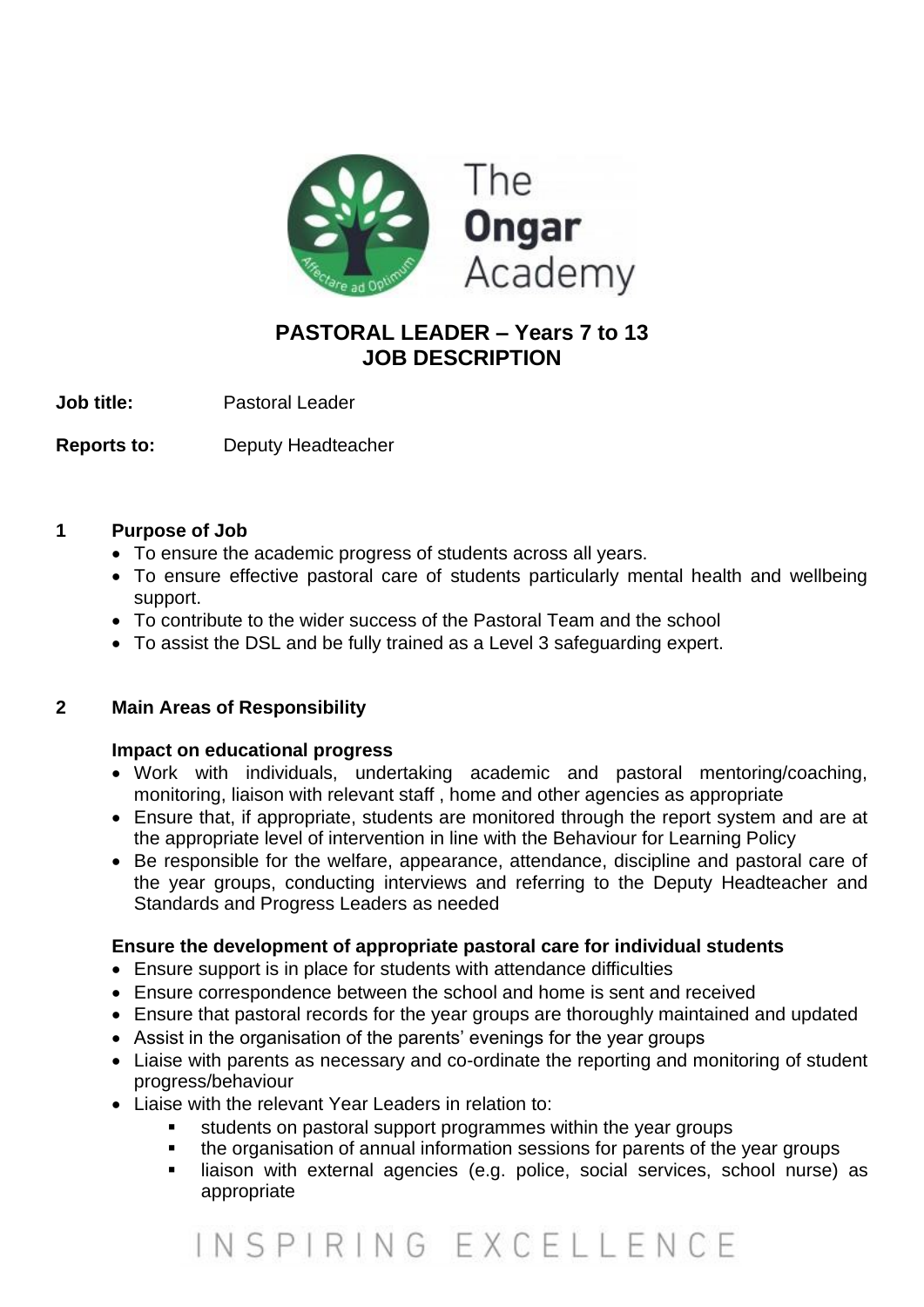#### **Have accountability for supporting the leadership, management and development of a team of tutors**:

- Be an agent for change, implementing whole school initiatives which support the raising of student attainment and achievement.
- Participate in team meetings identify the purpose, circulate an agenda, take minutes focused on attendance, behaviour, progress and achievement.
- Undertake specific year group responsibilities, as discussed with the relevant Year Leader or SLT Link.

#### **3 Line Management**

• Formal line management meetings will take place at least half termly and on an ad hoc basis at the request of either the line manager or the postholder.

#### **4 Safeguarding Children**

- The school is committed to the safeguarding of the children in its care. To this end all employees will need to undergo pre-employment checks including references, a check of any relevant qualifications, photo and address identification.
- All posts in a school are deemed to have a high degree of contact with children and are, therefore, exempt from the Rehabilitation of Offenders Act 1974. An enhanced disclosure will be sought through the Disclosure and Barring Service as part of the pre-employment checking process. Additional information about the Disclosure and Barring Service and the checking process is in the guidance notes accompanying the application form.

#### **5 Additional Information**

- All employees will need to confirm their right to work in this country, or seek sponsorship to work via the school, where appropriate.
- The Ongar Academy and its Board of Trustees are committed to ensuring consistency of treatment and fairness, and will abide by all relevant equality legislation.
- This is a job description only and is not necessarily a comprehensive definition of the post. It may be subject to modification or amendment, after consultation with the postholder.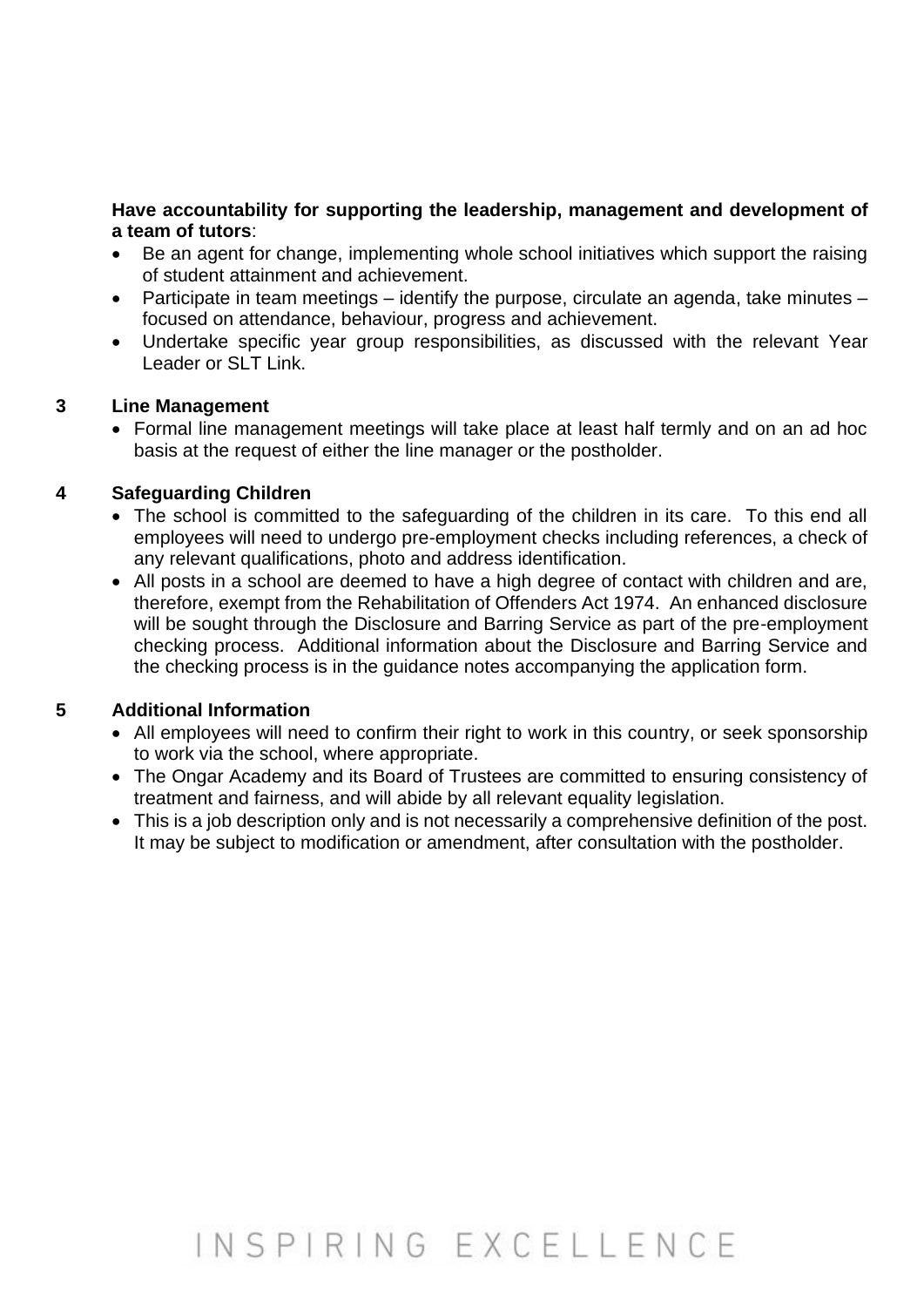#### **PASTORAL LEADER PERSON SPECIFICATION**

| <b>General heading</b>                 | <b>Detail</b>               | <b>Examples</b>                                  |
|----------------------------------------|-----------------------------|--------------------------------------------------|
| <b>Qualifications &amp; Experience</b> | Specific qualifications &   | Successful experience working with children in   |
|                                        | experience                  | a school/early years environment                 |
|                                        |                             | Relevant experience and training in dealing      |
|                                        |                             | with behaviour.                                  |
|                                        |                             | Completion of DCSF induction programme.          |
|                                        | Knowledge of relevant       | Knowledge of First Aid                           |
|                                        | policies and procedures     | Good knowledge of appropriate procedures,        |
|                                        |                             | regulations and guidance.                        |
|                                        | Literacy                    | NVQ level 3 or equivalent in English.            |
|                                        | Numeracy                    | NVQ level 3 or equivalent in Maths               |
|                                        | Technology                  | Good working knowledge of ICT to support         |
|                                        |                             | learning and for administrative/ organisational  |
|                                        |                             | effectiveness                                    |
| <b>Communication</b>                   | Written                     | Ability to write detailed reports, complete      |
|                                        |                             | returns and write complex letters                |
|                                        | Verbal                      | Ability to use clear language to communicate     |
|                                        |                             | information unambiguously                        |
|                                        |                             | Ability to listen effectively                    |
|                                        | Languages                   | Specialist language/communication skills if      |
|                                        |                             | appropriate                                      |
|                                        | Negotiating                 | Ability to negotiate effectively with adults and |
|                                        |                             | children                                         |
| <b>Working with children</b>           | <b>Behaviour Management</b> | Ability to demonstrate effective implementation  |
|                                        |                             | of the school's behaviour management policy      |
|                                        | <b>SEN</b>                  | Successful completion of training to support     |
|                                        |                             | SEN if appropriate                               |
|                                        |                             | Ability to demonstrate effective strategies to   |
|                                        |                             | achieve inclusion of students at risk of social  |
|                                        |                             | exclusion                                        |
|                                        | Curriculum                  | Good understanding of the school organisation,   |
|                                        |                             | timetable and learning and pastoral support      |
|                                        |                             | systems                                          |
|                                        | <b>Child Development</b>    | Good understanding of child development and      |
|                                        |                             | pastoral issues such as inclusion and transition |